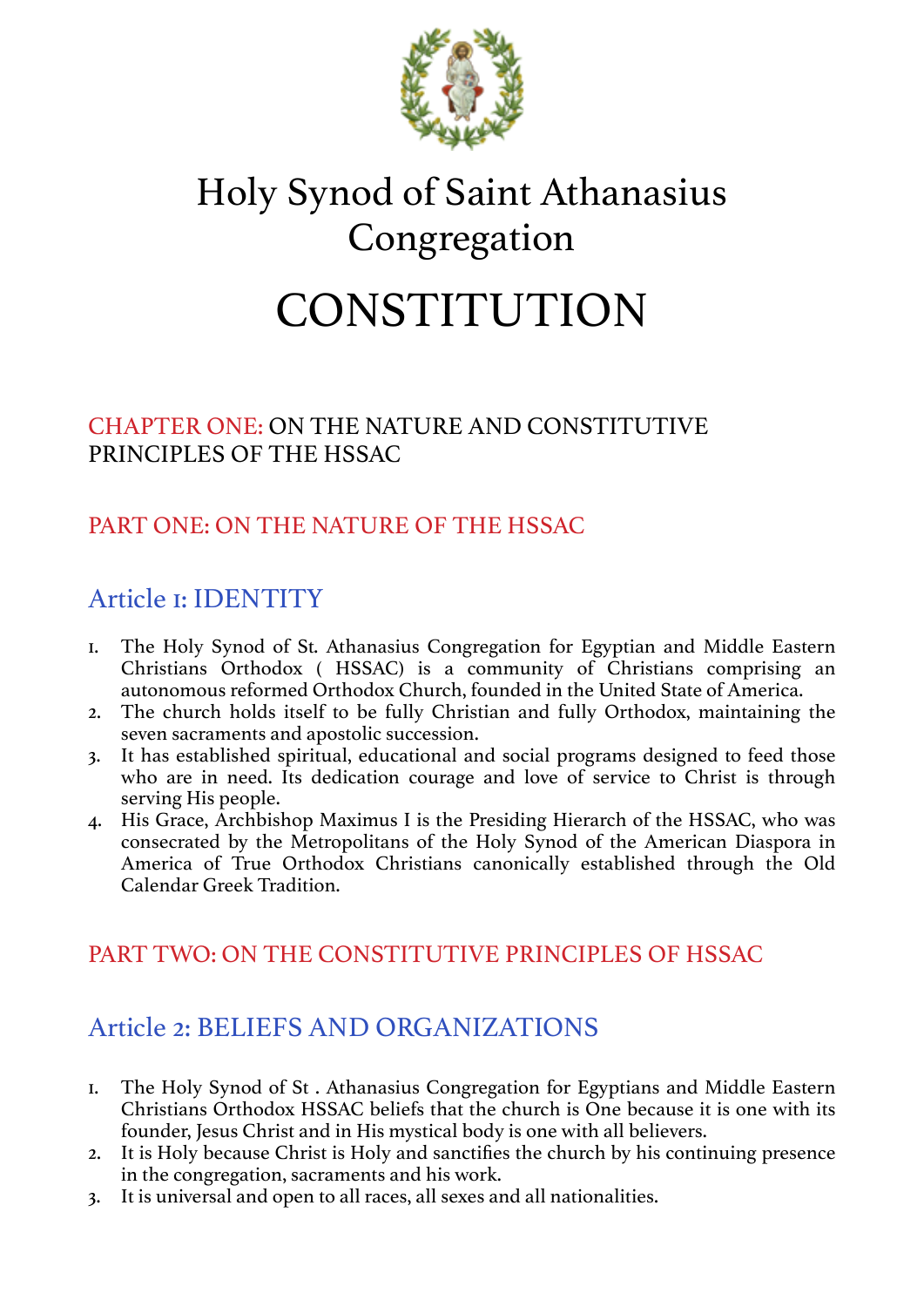- 4. It is apostolic because it is linked to the faith, teachings and authority of the Apostles and the Early Fathers of the church both sacramentally and historically through the apostolic succession of the bishops and clergy.
- 5. HSSAC accepts the Nicene, Apostles and Athanasian creeds and observes seven sacraments(Baptism, Eucharist, Confirmation, Penance, Unction, Ordination, Matrimony ).
- 6. HSSAC Practices open communion for all Christians who acknowledge the real presence of Christ in Eucharist.

# Article 3: ON THE CHURCH

- 1. We recognize that the Local Church is the visible and sacramental reality in which is made present the totality of the One, Holy, and Apostolic Church, established by Jesus Christ.
- 2. By "Local Church" we understand the people of God organized as a communion of communities that:
	- A. Professes the faith in accordance with the witness of the Holy Scriptures and the Ecumenical Creeds and Confessions.
	- B. Observes the liturgy through prayer and the sacramental life, reaching its culmination in the celebration of the Eucharist.
	- C. Gives evidence of the reality of the Gospel such as fruit of the experience of the gifts of the Spirit that give new life and the capacity to love.
	- D. Recognizes, as the visible sign of its unity, the bishop who in synodical form presides over it, with the participation of the presbytery and of all the people of God.
	- E. Through the bishop is in communion with other local churches.

#### Article 4: ON THE SACRAMENTALITY OF THE CHURCH IN GENERAL AND THE ADMINISTRATION OF THE SACRAMENTS

- 1. We accept and administer the sacraments of Baptism, of Confirmation, of the Eucharist, of Reconciliation, of the Anointing of the Sick, of Holy Orders, and of Marriage.
- 2. We believe, consonant with the tradition of the undivided Church, that the validity and efficacy of each of the sacraments participates in and expresses the sacramentality of the whole Church.
- 3. Given that the Local Church is where this sacramentality is expressed, the sacraments find their true significance and efficacy solely when they are administered within and for the edification of the Local Church.

## Article 5: ON THE SACRAMENTALITY OF BAPTISM

Holy Baptism is the first of seven Sacraments in the Orthodox Christian Church. The Orthodox Church does not belittle personal faith in an adult who seeks baptism, but instead insists that the whole emphasis of baptism is not on what the baby does or the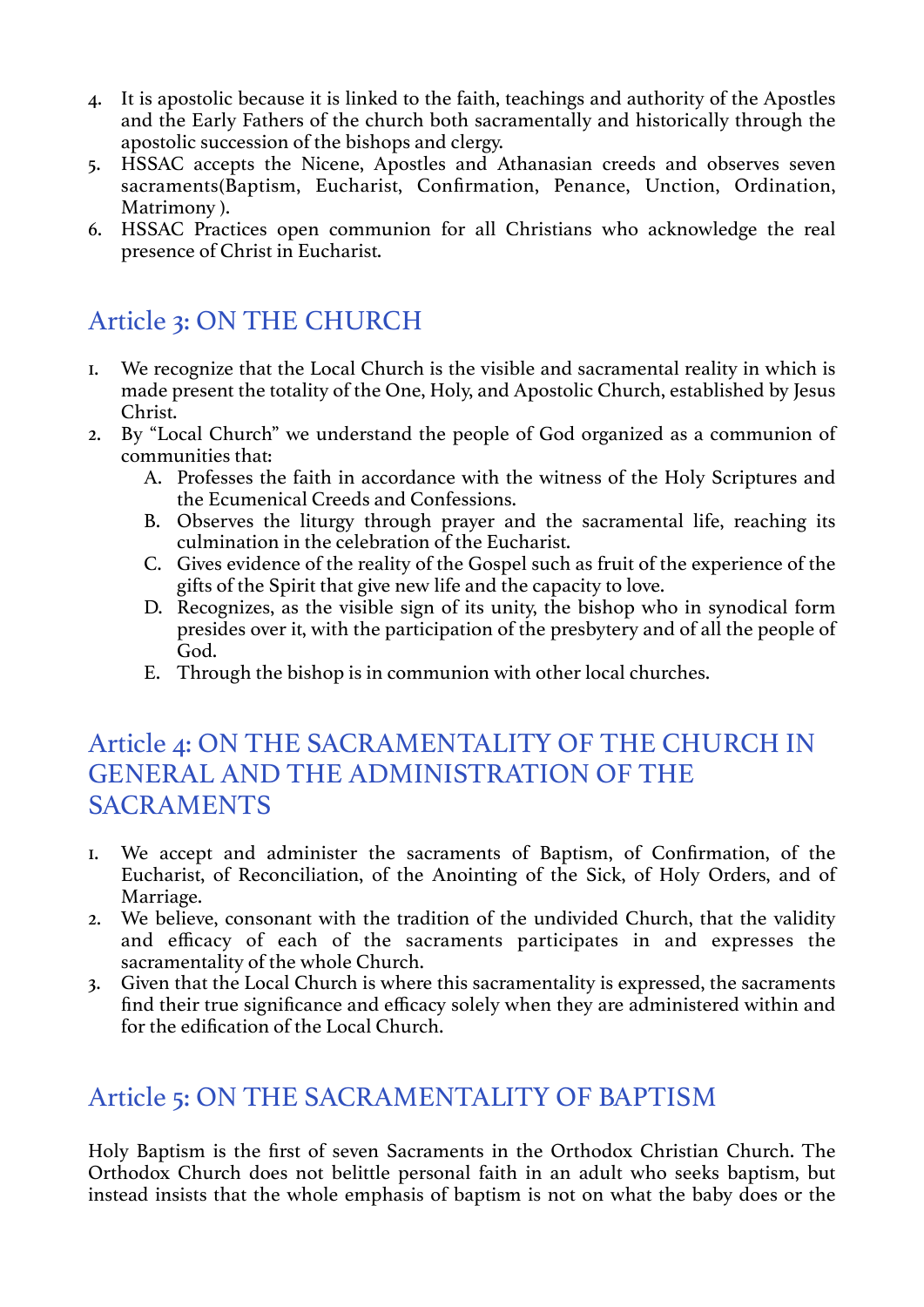parents or the godparents, but on what God does. The fact that we are Christians is not due to any act on our part; it is due to the act of God in Christ through the Holy Spirit. Of course Baptism demands a personal response on the part of the baptized child when it reaches the age of reason. The child must accept what God did for him or her in Baptism. Baptism is not a divine pass that will get us into Heaven automatically. It must be followed by a personal awareness or awakening to the many gifts of God's love bestowed upon us through this great sacrament.

# Article 6: ON THE SACRAMENTALITY OF CONFIRMATION **(**Chrismation**)**

The sacrament of chrismation, also called **confirmation**, is always done in the Orthodox Church together with baptism. In the sacrament of **Chrismation** we receive "the seal of the gift of the Holy Spirit" (See Rom 8, 1 Cor 6, 2 Cor 1:21-22). In chrismation a person is given the "power from on high" (Acts 1-2), the gift of the Spirit of God, in order to live the new life received in baptism. He is anointed, just as Christ the Messiah is the Anointed One of God. Chrismation, the gift of the Holy Spirit, is performed in the Orthodox Church by anointing all parts of the person's body with the special oil called **holy chrism**. This oil, also called **myrrh** [miron] is prepared by the bishops of the Church on Holy Thursday. It is used in chrismation to show that the gift of the Spirit was originally given to men through the apostles of Christ, whose formal successors in the world are the bishops of the Church (see Acts 8:14; 19:1-7).

#### Article 7: ON THE SACRAMENTALITY OF EUCHARIST (HOLY COMMUNION)

It is the partaking of the body and the blood of Jesus Christ. We believe that the bread and wine is the real body and blood of Christ in a mystical and spiritual way through the operation of the Holy Spirit.

When the believers partake the Holy Communion with repentance and forgiveness they become united with Christ and with each other,

"Because there is one bread, we who are many are one body, for we all partake of the one bread" (1 Corinth 10:17)

#### Article 8: ON THE SACRAMENTALITY OF RECONCILIATION (Penance)

The sacrament of penance exists in the Church to allow for the repentance and reconversion of Christians who have fallen away from the life of faith. The fulfillment of penance consists in the reception of Holy Communion and the genuine reconciliation of the repentant sinner with God and all men according to the commandments of Christ. From this there obviously follows the necessity of a sincere attempt by the penitent to refrain from sin and to remain in faithful obedience to God and in uprightness of life before Him and all people.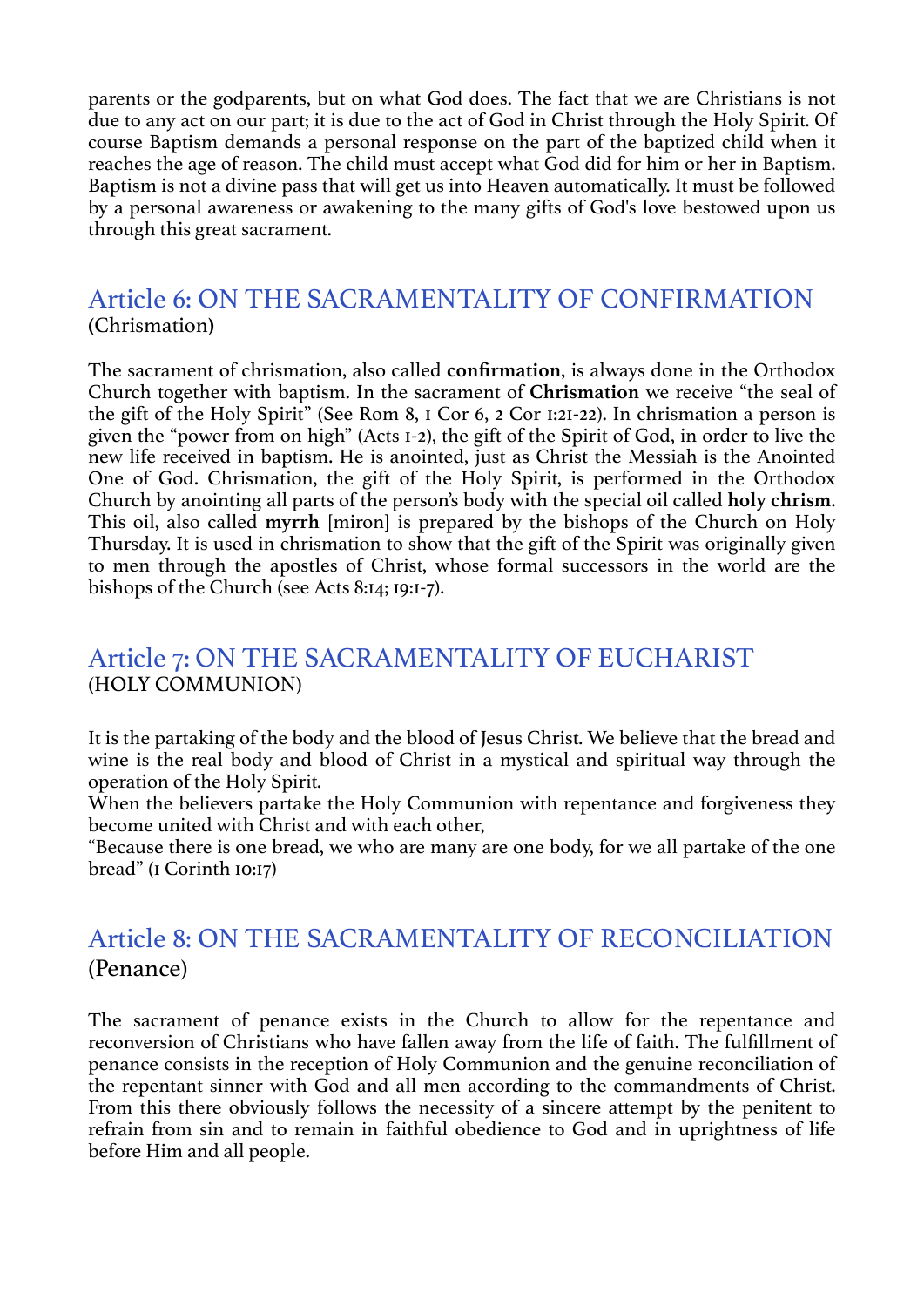## Article 9: ON THE SACRAMENTALITY OF THE ANOINTING OF THE SICK

The Sacrament of the Anointing of the Sick, or Holy Unction as it is also known, remind us that when we are in pain, either physical, emotional, or spiritual, Christ is present with us through the ministry of his Church. He is among us to offer strength to meet the challenges of life, and even the approach of death. As with Chrismation, oil is also used in this Sacrament as a sign of God's presence, strength, and forgiveness. Orthodoxy does not view this Sacrament as available only to those who are near death. It is offered to all who are sick in body, mind, or spirit. The Church celebrates the Sacrament for all its members during Holy week on Holy Wednesday.

## Article 10: ON THE SACRAMENT OF HOLY ORDERS

- 1. The sacrament of Holy Orders has three levels: as deacon, as priest, and as bishop.
- 2. It is indispensable that one be ordained on the lower level in order to be able validly to receive a higher level of the sacrament of Holy Orders.

# Article 11: ON THE SACRAMENT OF MARRIAGE

- A. HSSAC acknowledges that the sacrament of marriage is the public and solemn covenant that is brought about between a man and a woman. "So God created man in his own image, in the image of God created he him; male and female created he them."
- B. The matrimonial covenant has the purpose of establishing the exclusive and permanent communion of life for the spouses, with the view of forming a family.
- C. CLERICAL MARRIAGE is admitted before and after ordination. There is generally no requirement that a priest be already married nor prohibition against marrying after "answering the call" (1 Timothy 3:2). Being married is commonly welcomed, in which case the priest's marriage is expected to serve as a model of a functioning Christian marriage. Clergymen marriage follows the same discipline of the laymen marriage.
- D. DIVORCE AND REMARIAGE According to Orthodox Cannon law we accept divorce and second marriage. In theory divorce is only recognized in the case of adultery, but in practice is also recognized in light of other reasons. There is a list of causes of divorce acceptable to the Orthodox church. Accepting the divorce and not rejecting the sinful humanly weak believers or depriving them from God's mercy and further grace.

## Article 12: ON THE REGULATIONS OF HSSAC

1. We acknowledge that in order to be able to hold to, live by and implement the Constitutive Principles of HSSAC, it is necessary for there exist a set of rules and regulatory operating procedures.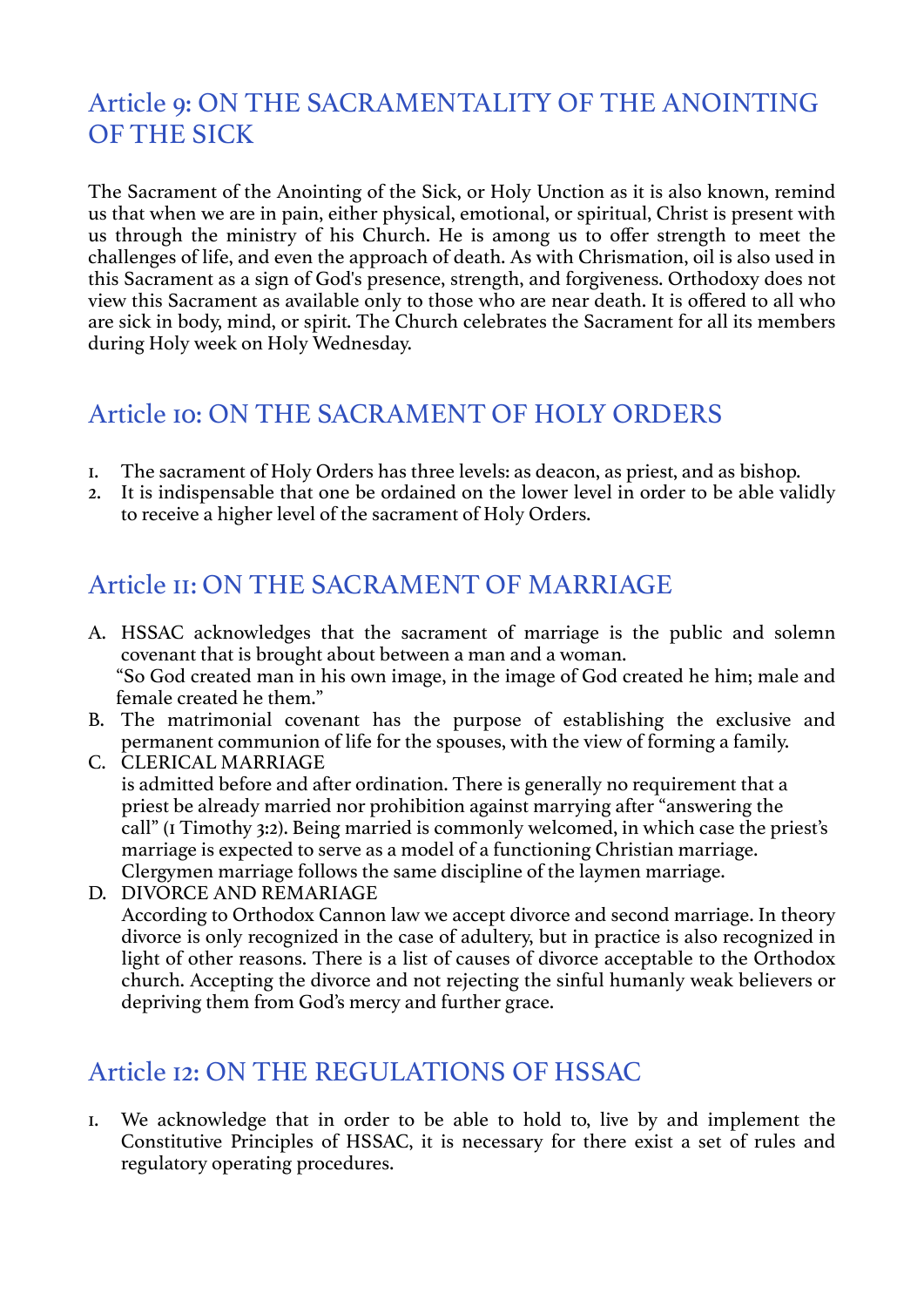2. It is on this basis that the regulations of HSSAC are developed, which must therefore be considered to be the Constitutive Principles in a concrete form, and as such are binding on all the member churches.

#### CHAPTER TWO: REGULATIONS OF HSSAC

#### PART ONE: BASIC CRITERIA

### Article 13: ON THE FUNDAMENTAL EQUALITY OF ALL THE MEMBER CHURCHES

HSSAC is a communion of Orthodox Apostolic Churches, in which all the member churches are recognized as equals.

## Article 14: ON THE CONCEPT OF A MEMBER CHURCH

- 1. The reference to the Church is to be understood as referring to the Local Church, presided over and represented by a bishop or by one who on a temporary basis exercises his functions, in accord with what is laid out in the present Constitution (cf. Articles 3 and 4).
- 2. Each member Local Church is in communion with other Local Churches, being joined together in an Ecclesiastical Province, and, in certain cases, also in a Higher Body, constituted in a legitimate, public, binding and permanent form.
- 3. All the bishops that preside over Local Churches have to belong to the College of Bishops of the Ecclesiastical Province and also of the Higher Body, if there is one, to which the Local Church would be linked.

# Article 15: ON THE THEOLOGY OF THE CHURCH

- 1. TRINITY
	- 1. Orthodox Christians all over the world believe in a God who is both three and one (triune). The Father is the cause or origin of the Godhead, from whom the Son is begotten eternally and also from whom the Holy Spirit proceeds eternally.
	- 2. The Holy Trinity is three, distinct, divine persons (hypotases), without overlap or modality among them, who share one divine essence (ousia)—uncreated, immaterial and eternal. Orthodox doctrine regarding the Holy Trinity is summarized in the Symbol of faith.
	- 3. In discussing God's relationship to his creation, Orthodoxy used the concept of a distinction between God's eternal essence which is totally transcendent and his uncreated energies which is how he reaches us. It is also necessary to understand that this is an artificial distinction, not a real one. The God who is transcendent and the God who touches us are one and the same.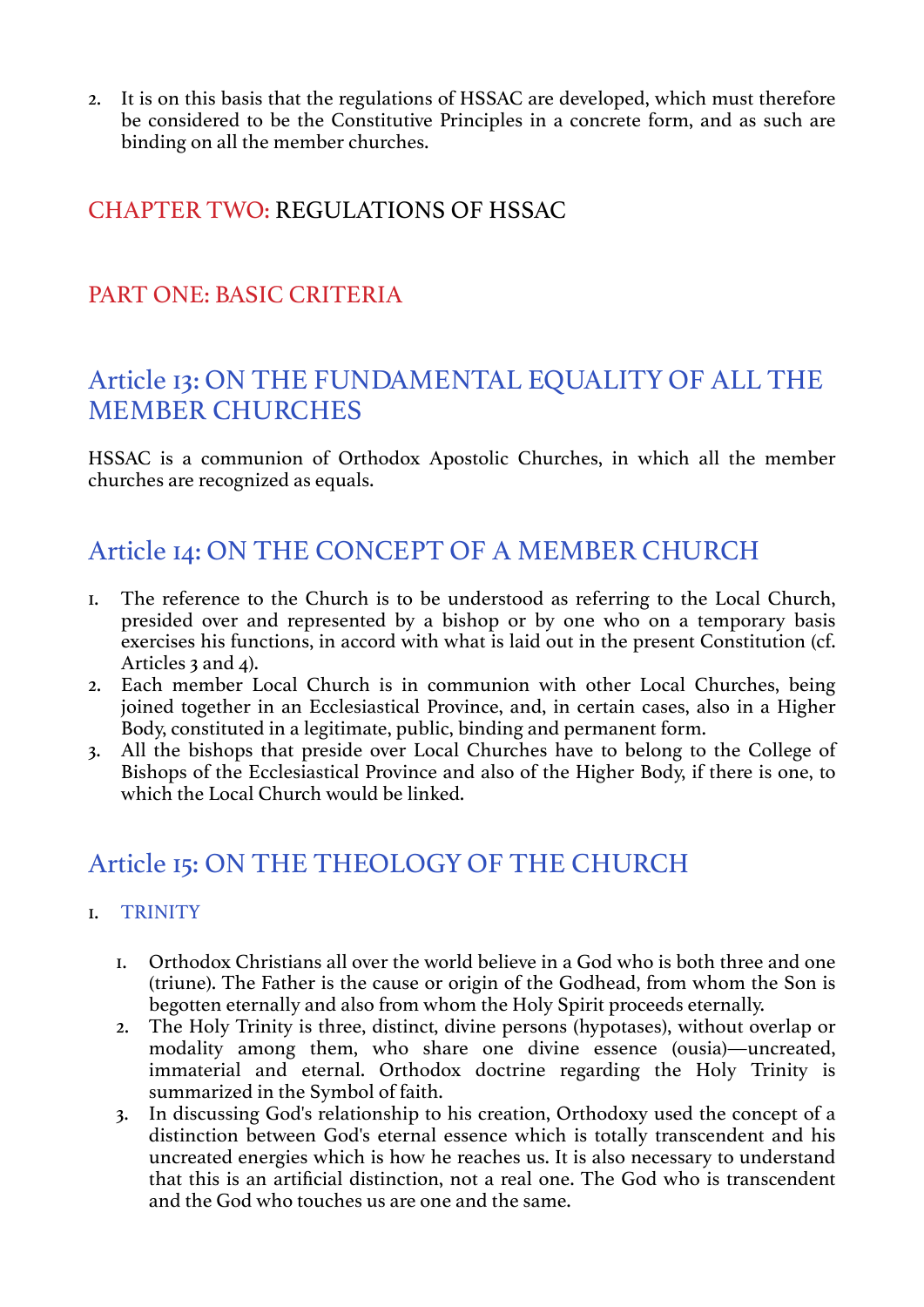- 4. The Resurrection of Christ is the central event in the liturgical year of the Orthodox Church and is understood in literal terms as a real historical event. Jesus Christ, the Son of God, was crucified and died, descended into Hell (Hades in Greek), rescued all the souls held there through sin; and then, because Hell could not restrain the infinite God, rose from the dead, thus saving all mankind.
- 5. Through these events, he released mankind from the bonds of Hell and then came back to the living as man and God. That each individual human may partake of this immortality, which would have been impossible without the Resurrection, is the main promise held out by God in his New Testament with mankind, according to Orthodox Christian tradition.

#### 2. BIBLE, HOLY TRADITION, AND THE PATRISTIC CONSENSUS

- 1. The Orthodox Church considers itself to be the historical and organic continuation of the original Church founded by Christ and His apostles.
- 2. The faith taught by Jesus to the apostles, given life by the Holy Spirit at Pentacost, and passed down to future generations uncorrupted, is known as Holy Tradition.
- 3. The primary and authoritative witness to Holy Tradition is the Bible, texts written or approved by the apostles to record revealed truth and the early history of the Church.
- 4. Because of the Bible's inspired origin, it is regarded as central to the life of the Church.
- 5. Other witnesses to Holy Tradition include the liturgy of the Church, is iconography, the rulings of the Ecumenical Councils, and the writings of the Church Fathers.
- 6. From the consensus of the Fathers (consensus patrum) one may enter more deeply and understand more fully the Church's life.
- 7. Individual Fathers are not looked upon as infallible, but rather the whole consensus of them together will give one a proper understanding of the Bible and Christian doctrine.

# Article 16: HSSAC'S MINISTRY

- 1. Our ministry is to reveal the Light of eternity in a dark world void of it. We are light to the world and are here to transfigure and transform it.
- 2. Our mission is to make the life-changing wisdom of the Bible understandable and accessible to all.Now we can see why He identified Himself as the "Lord of the Harvest" (Matthew 9:38 and Luke 10:2).There was His crowning achievement, the joy set before Him and why He had suffered and died. It was the reason He was crucified to restore lost mankind to Himself. He was the Lord of that Harvest and had received an anointing and was now giving to His Church the anointing to reap it. In Luke 10:2, He Said "'The harvest truly is great, but the laborers are few; therefore pray the Lord of the harvest to send out laborers into His harvest.'" A "reaping or crop" is not "going" to be ready. It "was already" ripe, and the only hindrance to that reaping were the workers or laborers. This world needs someone to teach it the Word of God.
- 3. As far as we appear to be climbing this current mountain of revelation and gifts, we can never disqualify the necessity of teaching and preaching His Word. It's the very reason the glory was given and that divine power was granted--to "be His witnesses."
- 4. You become that laborer and you become that harvester and the prophecy of Jesus of a great glorious white harvest continues to be fulfilled and unfolded. His glory will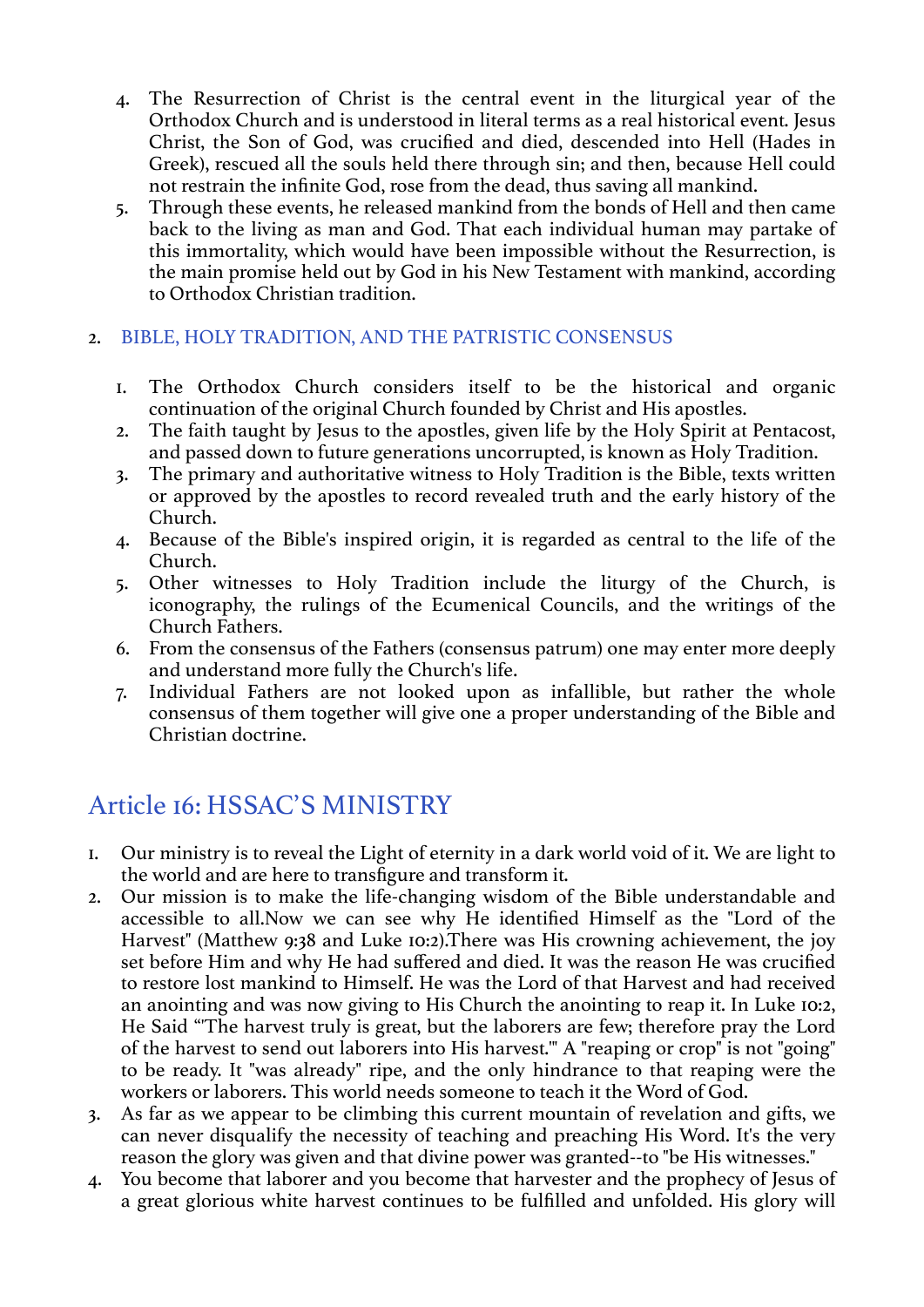carry you into the white light of His presence, because you "are a city set upon a hill that cannot be hid" and you are the "light of the world."

#### PART TWO: OBJECTIVES AND GOALS OF THE HSSAC

# Article 17: ON THE GOALS OF HSSAC

- 1. HSSAC goal is to see people of all nations experiencing a personal relationship with Christ, growing to be more like Him, and serving in a local body of His family.
- 2. The true church of God is not any particular church building or denomination. The church is the Body of Christ. Ephesians 1:22-23 says, "And He put all things in subjection under His feet, and gave Him as head over all things to the church, which is His body, the fullness of Him who fills all in all."
- 3. The Body of Christ is made up of all believers from the time of Pentecost until the Rapture. Christ established the church during His personal ministry and is its Head (Matt. 16:18; Eph. 5:23; Col. 1:18). He promised that He would be with it through the ages and that the gates of hell should not prevail against it (Matt. 16:18; Matt. 28:20).
- 4. The fundamental objective of HSSAC is to promote the communion among all Christ Churches on a global level.
- 5. To take responsibility, in the case of conflict among the Churches in the communion, for serving as mediator in order to find appropriate solutions.
- 6. To take responsibility for establishing ecumenical dialogues with other Communions of Churches similar to HSSAC, with the intent of promoting unity among all Christians.
- 7. To initiate regional and worldwide meetings of various kinds and levels, among the various member Churches.

#### PART THREE: ON THE DIFFERENT MINISTRIES OF THE HSSAC

## Article 18: GOOD SHEPHERD TV NETWORK

- 1. Good Shepherd TV (GSTV) is a Christian television network headquartered in Pennsylvania USA.
- 2. It televises an extensive blend of interdenominational and multi-cultural programs.
- 3. It broadcasts spiritual and intellectual programs and provides a continuous 24 hours per day, seven days a week stream of Christian broadcasting.
- 4. IT presents and exhibits the epistle by love as Jesus commanded us and in an applied Christian way.
- 5. It is an interdenominational channel, welcomes with open arms all churches of God and all believers.
- 6. A charismatic movement that strongly believes on the presence of the Holy Spirits and its Gifts. It features spiritual, life-enriching, cultural, historical programs and also programs on marriage and family.
- 7. Committed to produce and air programs that are wholesome, uplifting and inspiring.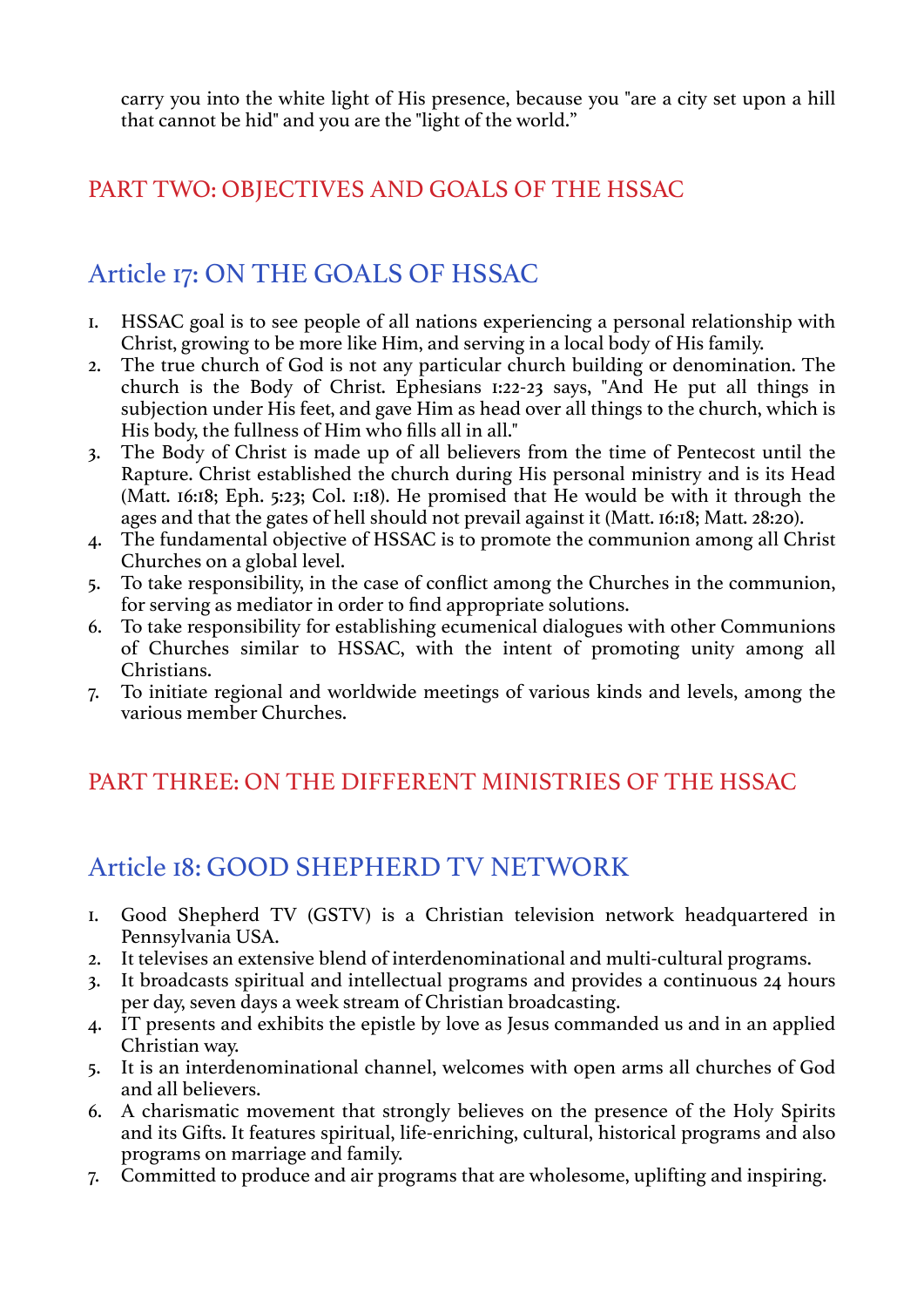8. Reaches Arabs every where in the world in America, Canada, Mexico and in the Middle East through the Nile Satellite.

#### PART FOUR: ON THE ORGANIZATION OF HSSAC

#### SECTION ONE: BODIES OF COORDINATION

#### Article 19: ON THE ORGANIZATION OF HSSAC

- 1. HSSAC is comprised of TWO bodies: The Board of Directors and the Executive Secretariat.
- 2. The Board of Directors performs the role of a steering or managerial committee.
- 3. The Executive Secretariat is the body charged to execute the measures of the Board of Directors, and serves as the organ of communication.

#### SECTION TWO: THE BOARD OF DIRECTORS

# Article 20: ON THE BOARD OF DIRECTORS

- 1. Formation: It is formed of the President, Officer, Secretary, Treasurer and one member.
- 2. Meetings: It meets ordinarily 4 times a year. It meets extraordinarily when it is considered appropriate, prior consultation having been made by the President with its members. The functions of the Board of Directors:
	- A. To fulfill and ensure the fulfillment of the stipulations of the Constitution.
	- B. To approve any matter that may be submitted for its consideration in relation to administrative or pastoral questions or questions of faith.
	- C. To revise, contribute to, modify and approve the General Plan of work both of the Board of Directors and of the Executive Secretariat.
	- D. To initiate activities to expand the programs of HSSAC.
	- E. To revise and approve the annual budget of the Executive Secretariat.
	- F. To carry out those other activities that are related to its responsibility.

## Article 21: ON THE DUTIES AND POWERS OF THE MEMBERS OF THE BOARD OF DIRECTORS

- 1. The specific duties and powers of the President of the Board of Directors are:
	- B. To represent HSSAC in matters in which it has an interest.
	- C. To preside over the sessions of the Board of Directors.
	- D. To prepare the agenda of the meetings in coordination with the Secretary.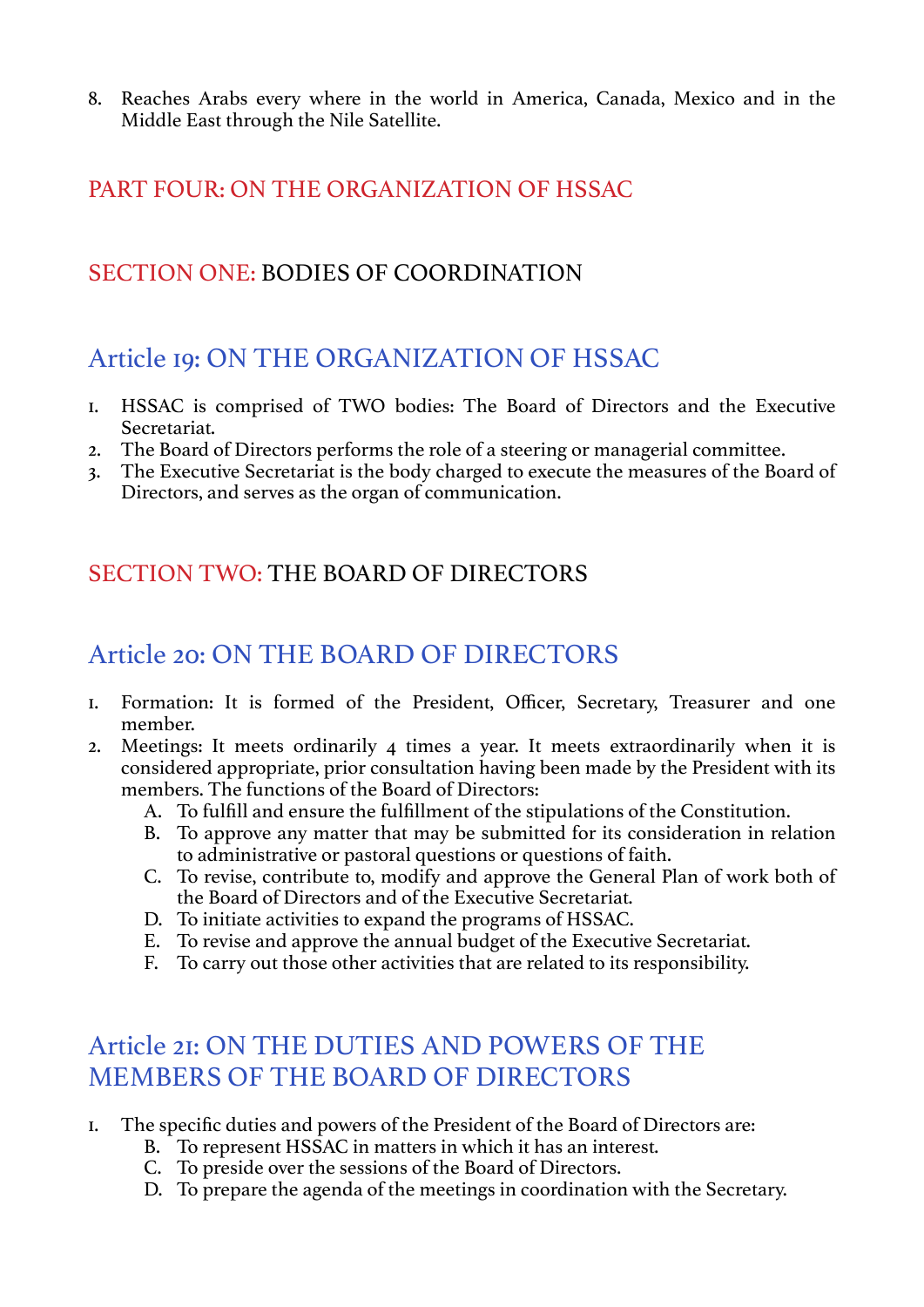- E. To watch over the smooth functioning of HSSAC, of the Board of Directors and other bodies on which it relies.
- F. To cast a deciding vote in cases of a tie during sessions of the Board of Directors.
- G. To do whatever else the Board of Directors and the Constitution may determine.
- 2. The duties and powers of the Officer of the Board of Directors are:
	- A. To assist the President in carrying out the duties of his office, making to him suggestions that he deems appropriate for HSSAC to run smoothly.
	- B. To substitute for the President when the latter is indisposed or temporarily absent.
	- C. To do those other things that the Board of Directors and the Constitution may assign to him.
- 3. The duties and powers of the Secretary of the Board of Directors are:
	- A. To make and maintain a record of the acts of the Board of Directors.
		- B. To write up and, with the President, authorize the acts of the Board of Directors.
		- C. To publish the agreements of the Board of Directors.
		- D. To prepare and submit for the approval of the Board of Directors the draft of the biannual report of activities, to be presented to the board.
		- E. To prepare the background documentation for matters that the meetings of the Board of Directors are to deal with.
		- F. To prepare and send the announcement for the various meetings sufficiently in advance.
- 4. The duties and powers of the Treasurer of the Board of Directors are:
	- A. To collect and maintain the security of HSSAC funds in the form stipulated by the Board of Directors.
	- B. To authorize with the President the expenditures, approved by the Board of Directors, incurred in the performance of their duties, as well as to authorize payments that are to be made.
	- C. To prepare the draft of the annual budget and to present it to the Board of Directors at their Ordinary meeting for its final approval.
	- D. To keep the Board of Directors informed on all matters that fall within the area of his authority.
- 5. The duties and powers of the other member of the Board of Directors are:
	- A. To collaborate with the other members of the Board of Directors in carrying out HSSAC affairs.
	- B. To substitute for officers on the Board of Directors in case of their indisposition, temporary or definitive absence except for the President.
	- C. Other duties that the present Constitution, the Board of Directors may assign to him.